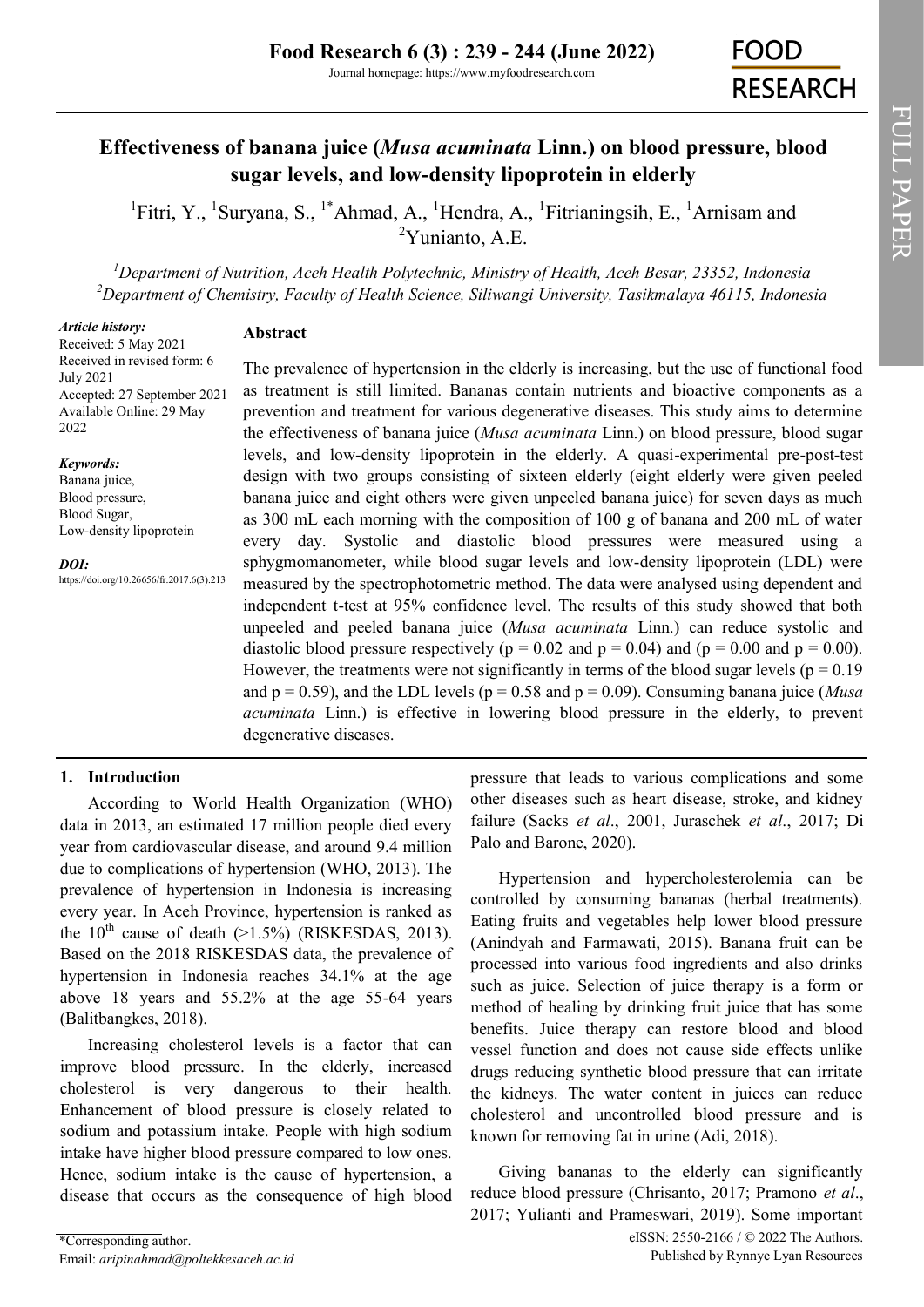FULL PAPER

components in bananas are angiotensin-converting enzyme (ACE) inhibitors. This enzyme causes contraction of the muscles surrounding blood vessels, effectively narrowing vessels and increasing blood pressure. Potassium contained in bananas can control blood pressure in the body (Megia, 2008). Potassium reduces the effect of sodium on the body. Hence, eating bananas will lower blood pressure due to their high potassium content and also help in reducing thirst as well as muscle weakness due to potassium deficiency. A large banana contains 3.5 g of fibre, or 14% of a day's fibre needs (Dalimartha, 2011).

Besides the fruit, bananas' skin also has benefits in lowering blood pressure. Research conducted by Sutanto (2010) proved that Banana skin could decrease blood pressure in adult women. Bananas also contain flavonoids and tannins. Flavonoid compounds contained in bananas play a role in preventing the occurrence of glucose metabolism, fat and irregular proteins. Tannin can reduce the absorption of food extracts including glucose in the small intestine, consequently, it can inhibit sugar intake and has hypoglycaemic activity by increasing glycogenesis (Ramayulis, 2013).

Furthermore, flavonoids contained in banana peels are quercetin, carotenoids, phenolic compounds, and biogenic amines, as angiotensin-converting ACE inhibitor enzymes (Pereira and Maraschin, 2015; Dong *et al.*, 2016). In addition to lowering blood pressure, banana peels also play a role in reducing cholesterol levels. The study conducted by Hamisah (2014) found that the administration of banana peel extract in white rats can reduce total blood cholesterol levels.

Indonesia has the largest production of bananas, in 2011 alone 811,909 tons were produced. While in Aceh Province, bananas reached 28,100 tons, which ranked second under pineapple. In Aceh Besar District, the commodities of bananas are the second after Pidie District (Rahmawati, 2013). Based on these explanations, this study investigated the effects of banana juice to reduce blood pressure, blood sugar levels, and LDL levels in the elderly.

#### **2. Materials and methods**

This study used a quasi-experimental pre-post-test design, to analyse the effectiveness of giving banana juice on cholesterol (LDL) and blood pressure levels in the elderly in the *Rumoh Seujahtra Geunaseh Sayang*  nursing house at Banda Aceh city. This study was conducted on sixteen elderly adults (eight were given banana juice with its peel and eight were given banana juice without its peel). These treatments were administrated for 7 days whereby 300 mL of banana

juice (100 banana and 200 mL water) was given to the participants every morning. The selection of samples was based on the inclusion criteria: Willing to be participants (men or women are allowed), the patients are conscious and able to talk, and neither drink nor eat other fruits which can affect blood pressure.

This study has received ethical approval from the Ethics Commission of the Faculty of Nursing, University of Sumatera Utara, Indonesia number: 977/IV/SP/2016, and each sample is asked to be approved as a sample by giving juice and blood tests.

## *2.1 Data collection and measure*

The data collected includes the characteristic subject, namely age and gender by an interviewed method using a structured questionnaire. Then blood sugar levels and low-density lipoprotein levels were measured using the spectrophotometric method. Blood pressure data were collected using a sphygmomanometer before and after the intervention.

## *2.2 Interventions*

The type of banana used as an intervention in this study is *Pisang Ayam* (*Musa acuminata* Linn.*).* The interventions were categorized into two groups; banana juice with skin (first group) and banana juice without skin (second group). The banana juice is given once a day for 7 days. A total of 100 g of fresh bananas were dissolved in 200 mL water without the addition of sugar. Peeled banana juice was also given once a day for 7 days. The 100 g of fresh banana with 10 g of banana peel were dissolved in 200 mL water and then blended without adding sugar.

## *2.3 Data processing and analysis*

Data were analysed using Microsoft excel and IBM SPSS v21.0. Univariate analysis was carried out to analyze the distribution frequency of cholesterol levels and blood pressure of hypertension patients before and after consuming banana juice. While Analysis of bivariate was used to analyse the effect between the variables using the dependent t

-Test at 95% level confidence.

#### **3. Results and discussion**

#### *3.1 Characteristics of subject*

The result showed (Table 1) sixteen samples that consist of both elderly males and females with an average age of 60-90. Nearly three-quarters of the study subjects were women in both groups, but according to age, most (87.5%) of the unpeeled banana juice intervention group were over 70 years of age. On the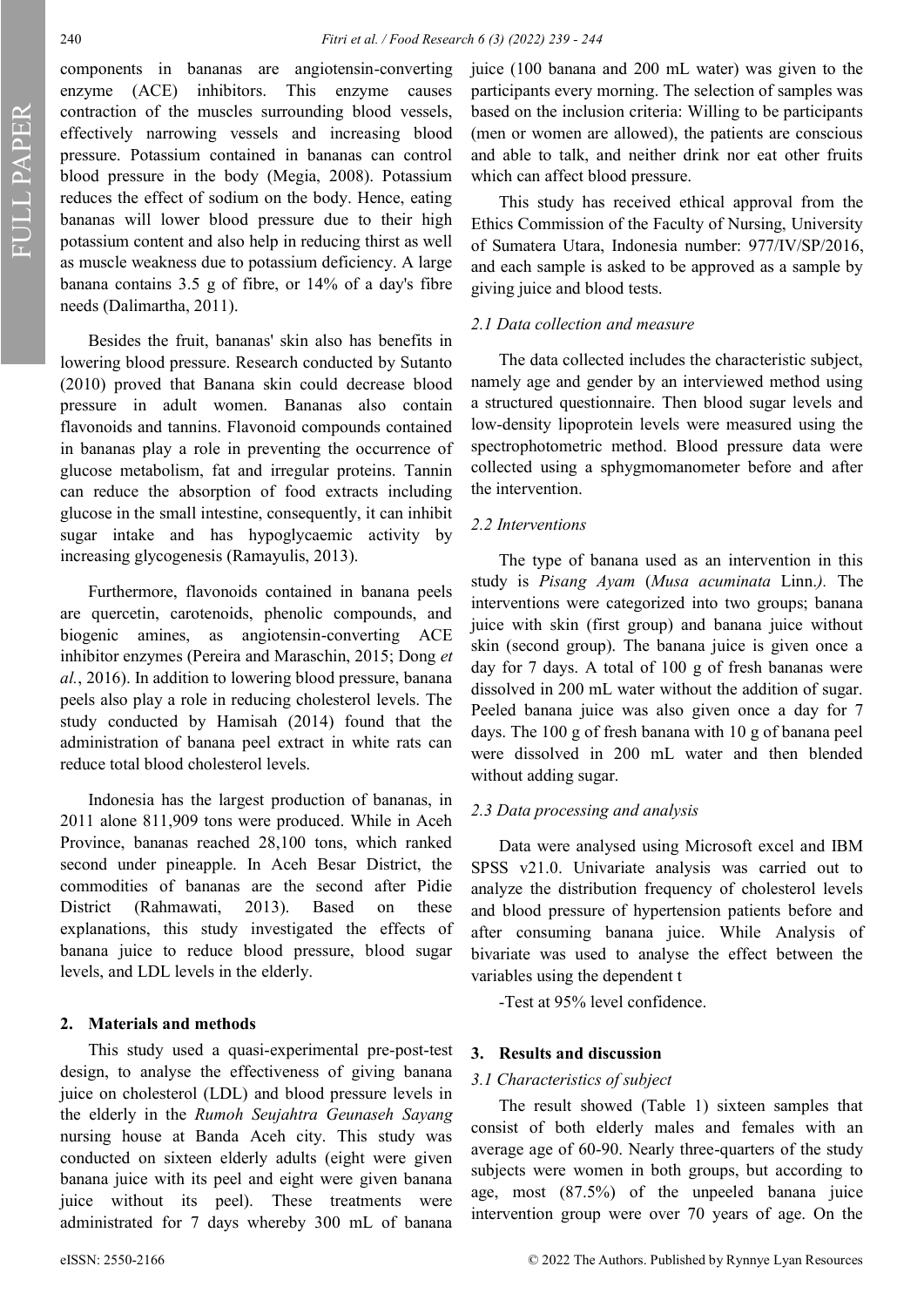other hand, unpeeled banana juice was more dominant (62.5%) for the elderly aged between 60-70 years.

| Table 1. Characteristics of subject |   |                     |                       |               |  |  |  |
|-------------------------------------|---|---------------------|-----------------------|---------------|--|--|--|
|                                     |   | Peeled Banana Juice | Unpeeled Banana Juice |               |  |  |  |
| Category                            | n | $\frac{0}{0}$       | n                     | $\frac{0}{0}$ |  |  |  |
| <b>Sex</b>                          |   |                     |                       |               |  |  |  |
| Women                               |   | 62.5                |                       | 62.5          |  |  |  |
| Men                                 | 3 | 37.5                |                       | 37.5          |  |  |  |
| Age (years)                         |   |                     |                       |               |  |  |  |
| $>60 - 70$                          |   | 12.5                |                       | 62.5          |  |  |  |
| > 70                                |   | 87.5                |                       | 37.5          |  |  |  |
|                                     |   |                     |                       |               |  |  |  |

Table 1. Characteristics of subject

|          |  |  |  | 3.2 Effect of banana juice on systolic and diastolic |
|----------|--|--|--|------------------------------------------------------|
| pressure |  |  |  |                                                      |

Consumption of fruit either raw or processed into juice can reduce the risk of cardiovascular disease, especially blood pressure (Griep *et al*., 2013). Most of the world's population, especially in developing countries, consumes bananas in meeting their nutritional needs (Singh *et al*., 2018). Banana is a herbaceous plant that is often found by people in the tropics (Kumar *et al*., 2012).

The results of this study (Table 2) showed the average systolic blood pressure of patients before consuming unpeeled banana juice is 156.63 mmHg and the diastolic is 88.75 mmHg, while after the intervention the average systolic and diastolic blood pressure decreased to 135.25 mmHg and 67.25 mmHg. The same result also occurred in the peeled banana juice, there was a decrease in the systolic pressure from 163.25 mmHg to 132.25 mmHg, and diastolic pressure from 86.88 mmHg to 74.38 mmHg. The statistical test results showed that both treatments decreased systolic and diastolic blood pressure significantly ( $p<0.05$ ). The results of this study indicate that banana juice is effective in reducing blood pressure in the elderly. The results (Table 3) showed that there was no difference between giving unpeeled banana juice and peeled banana juice in reducing blood pressure for both systolic and diastolic  $(p>0.05)$ , meaning that both interventions had the same effect.

The results of this study indicate that the provision of fruits such as bananas in this study can be an alternative for the prevention and management of hypertension in the elderly. Both types of banana juices have shown almost no difference in lowering blood pressure, yet the nutritional content in unpeeled banana juice is much higher than in peeled banana juice (Sutanto, 2010). However, a study conducted by Kasron (2012) showed that banana without peel has higher potassium than bananas with their peel. A hundred grams of it contains 435 mg of potassium. Thus, both peeled and unpeeled bananas could be an alternative to increasing potassium intake, especially in the elderly. This study proved that bananas are better consumed by processing them in various ways, one of which is juiced. This juice therapy can be used as an antidote to hypertension because the potassium in bananas has the effect of lowering blood

Table 2. The averages blood pressure, blood sugar levels, and low-density lipoprotein (LDL) levels before and after giving banana juice intervention<sup>#</sup>

|                    | Unpeeled banana juice |         | Peeled banana juice |         |  |
|--------------------|-----------------------|---------|---------------------|---------|--|
| Variable           | $Mean \pm SD$         | p-value | $Mean \pm SD$       | p-value |  |
| Systolic           |                       |         |                     |         |  |
| <b>Before</b>      | $156.63\pm8.85$       |         | $163.25 \pm 11.56$  |         |  |
| A fter             | 135.25 ± 11.49        | $0.00*$ | 132.25±18.29        | $0.00*$ |  |
| Mean different     | $21.37 \pm 12.68$     |         | $31.00 \pm 21.85$   |         |  |
| Diastolic          |                       |         |                     |         |  |
| <b>Before</b>      | $88.75 \pm 12.55$     |         | $86.88 \pm 10.45$   |         |  |
| A fter             | $67.25 \pm 7.63$      | $0.04*$ | 74.38±8.53          | $0.00*$ |  |
| Mean different     | $21.50 \pm 14.63$     |         | $10.37 \pm 12.75$   |         |  |
| Blood sugar levels |                       |         |                     |         |  |
| <b>Before</b>      | $195.13 \pm 153.55$   |         | $97.63 \pm 29.52$   |         |  |
| After              | $156.00\pm86.16$      | 0.19    | $92.75 \pm 29.09$   | 0.59    |  |
| Mean different     | 39.12±77.22           |         | $4.87 \pm 24.97$    |         |  |
| LDL levels         |                       |         |                     |         |  |
| <b>Before</b>      | $203.25 \pm 52.14$    |         | $212.63\pm49.49$    |         |  |
| After              | $208.63\pm45.79$      | 0.580   | $180.75 \pm 20.02$  | 0.098   |  |
| Mean different     | $-5.37 \pm 26.29$     |         | $31.87\pm47.19$     |         |  |

SD: standard deviation, LDL: low-density lipoprotein

#Dependent t-test.

\*significant at p<0.05.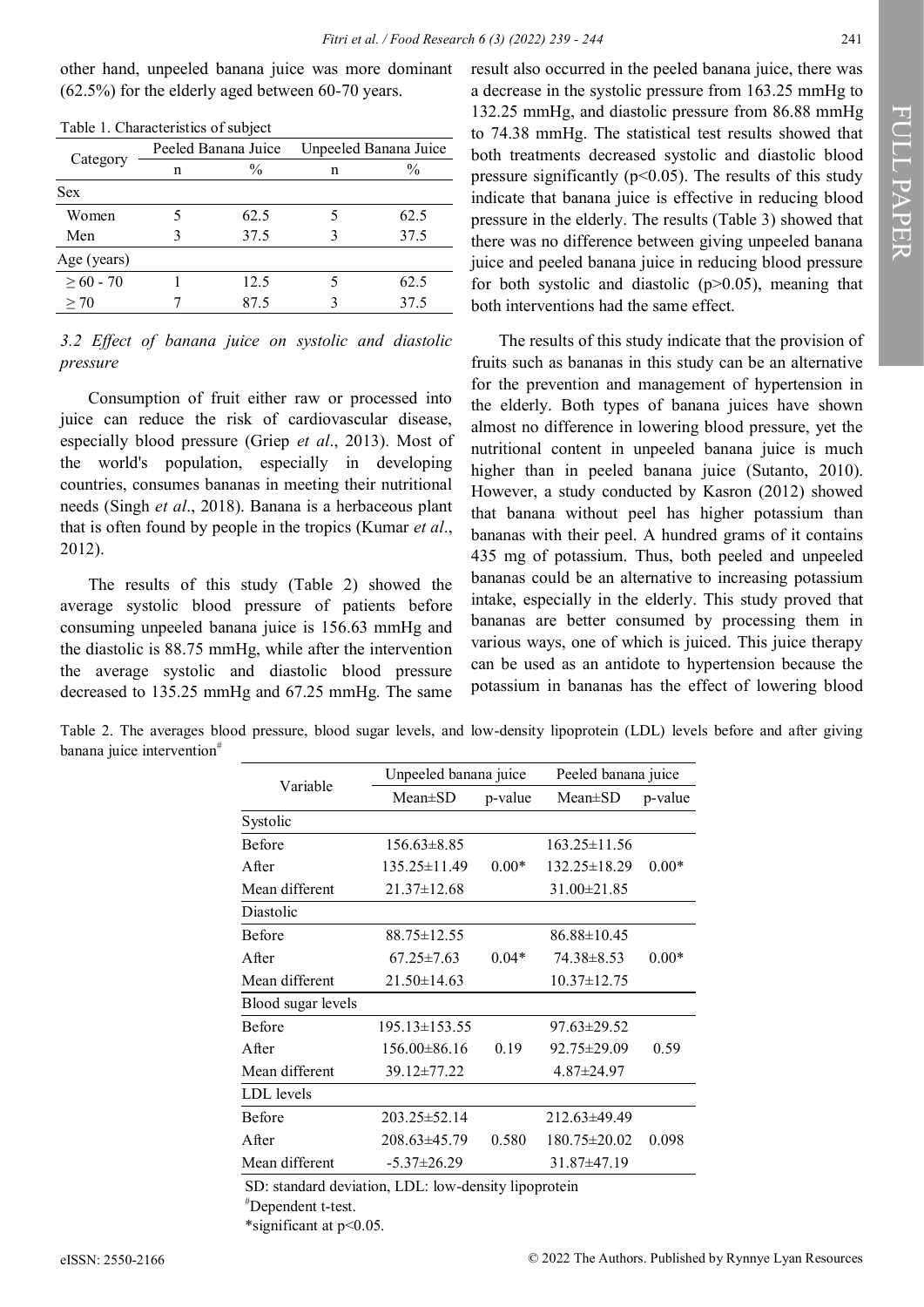pressure and does not give any detrimental side effects (Tangkilisan *et al*., 2013; Adi, 2018)

Banana juice will greatly help overcome complex bonds in releasing minerals making them easily absorbed by the body. Juice is better to be consumed immediately to maintain its freshness and provide better benefits. Juice is also a healing complement to herbal therapy. Based on a study conducted by Sutanto (2011), 60 g of banana peel dissolved in 250 mL water was effective to reduce blood pressure in adult women.

## *3.3 Effect of banana juice on blood sugar levels*

The results of this study also showed (Table 2) that on average, there was a decrease in blood sugar levels in elderly subjects who were given banana juice. In the unpeeled banana juice group, there was a decrease in the mean blood sugar from 195.13 g/dL to 156.00 g/dL. The same results also occurred in the banana juice peeled group, from 97.63 g/dL to 92.75 g/dL. However, this decrease was not statistically significant ( $p$  $>$ 0.05). The results also showed (Table 3) that there was no difference in the effect of banana juice between giving unpeeled banana juice and peeled banana juice (p>0.05).

The results of this study are in accordance with the results of Fitrianingsih's (2012) study using Ambon banana to reduce blood sugar levels which showed no significant effect of Ambon banana skin extract on glucose levels in mice. Several studies have shown that banana juice provides a positive response to blood sugar levels (Dikshit *et al.,* 2012). The administration of stem of *Musa sapientum* Linn*.* 50 mg/kg for four weeks in streptozotocin-induced diabetic rats was effective to decrease fasting and postprandial plasma glucose (FPG, PPG) levels. In another's study conducted by Darvhekar *et al.* (2016) *Musa sapientum* Linn. (MS) bark juice significantly reduced the blood glucose level in the diabetic rats

As bananas are rich in vitamins and minerals, the compounds responsible for reducing glucose levels in blood were flavonoids, tannins, triterpenoids, and steroids. Flavonoids could prevent the regular metabolism of glucose, fat, and protein. Flavonoid glycosides were capable of acting as a hydroxyl catcher that could prevent diabetogenic action. Tannin could reduce the absorption of food essences including glucose in the intestine, inhibit sugar intake, and have activity hypoglycemic with improving glycogenesis (Kajmal *et al*., 2010). According to Puraikalan (2018) the banana peel contains important nutrients such as protein (9.4- 11.7%), fat (3.6-6.7%), and fibre (11.5-14.4%). Acetone extract of *Musa sapientum Fruit Pell (MSPE)* possesses anti-diabetic activity by improving insulin secretion,

decreasing blood glucose level and HbA1c (Murthy and Felicia, 2015).

The inactive effect of giving banana juice in this study can be caused by the short duration of administration. The 7 days of treatment that the existing bioactive components have not been able to have a significant effect. For this reason, it is necessary to carry out further trials through follow-up research with a longer intervention time and perhaps also on samples with different age characteristics. Furthermore, the samples were small due small population who meet the criteria. Some of these limitations are assumed to affect the insignificance of the effect of treatments.

# *3.4 Effect of banana juice on low-density lipoprotein levels*

The results (Table 3) showed that the levels of lowdensity lipoprotein (LDL) in the unpeeled banana juice group increased slightly by 5.37 points from 208.63 g/dL to 208.63 g/dL. Meanwhile, peeled banana juice peels decreased by 31.87 points from 212.63 g/dL to 180.75 g/ dL after treatment. The results of statistical tests showed that there was no significant difference in LDL levels before and after the intervention in the two groups  $(p>0.05)$ . The results of the comparative analysis between unpeeled banana juice and peeled banana juice (Table 3) also did not show a significant difference in increasing HDL  $(p>0.05)$ . These results indicate that giving banana juice for 7 days has not been effective in increasing LDL levels in the elderly.

Table 3. The effectiveness of banana juice on blood pressure, blood sugar levels, and low-density lipoprotein (LDL) levels after banana juice interventions<sup>#</sup>

| Variable           | Unpeeled<br>banana juice       | Peeled banana<br>juice | p-value* |  |
|--------------------|--------------------------------|------------------------|----------|--|
|                    | $Mean \pm SD$<br>$Mean \pm SD$ |                        |          |  |
| Systolic           | $135.25 \pm 11.45$             | $132.25 \pm 18.21$     | 0.70     |  |
| Diastolic          | $67.25 \pm 7.62$               | $74.37\pm8.53$         | 0.10     |  |
| Blood sugar levels | $156.00\pm86.15$               | $92.75 \pm 29.08$      | 0.06     |  |
| LDL levels         | $208.62\pm45.79$               | $180.75 \pm 20.01$     | 0.13     |  |

SD: standard deviation, LDL: low-density lipoprotein #Dependent t-test.

\*significant at p<0.05.

These results are different from a study where the administration of *Musa sapientum* Linn*.* has a positive effect on cholesterol levels. The results of the study by Dikshit *et al*. (2012) utilizing the stem of *Musa sapientum* Linn. exhibit antidiabetic and antihyperlipidemic effects. Another study reported by Hidayati (2015) showed there was a decrease in total cholesterol levels in mice that were fed bananas for 21 days.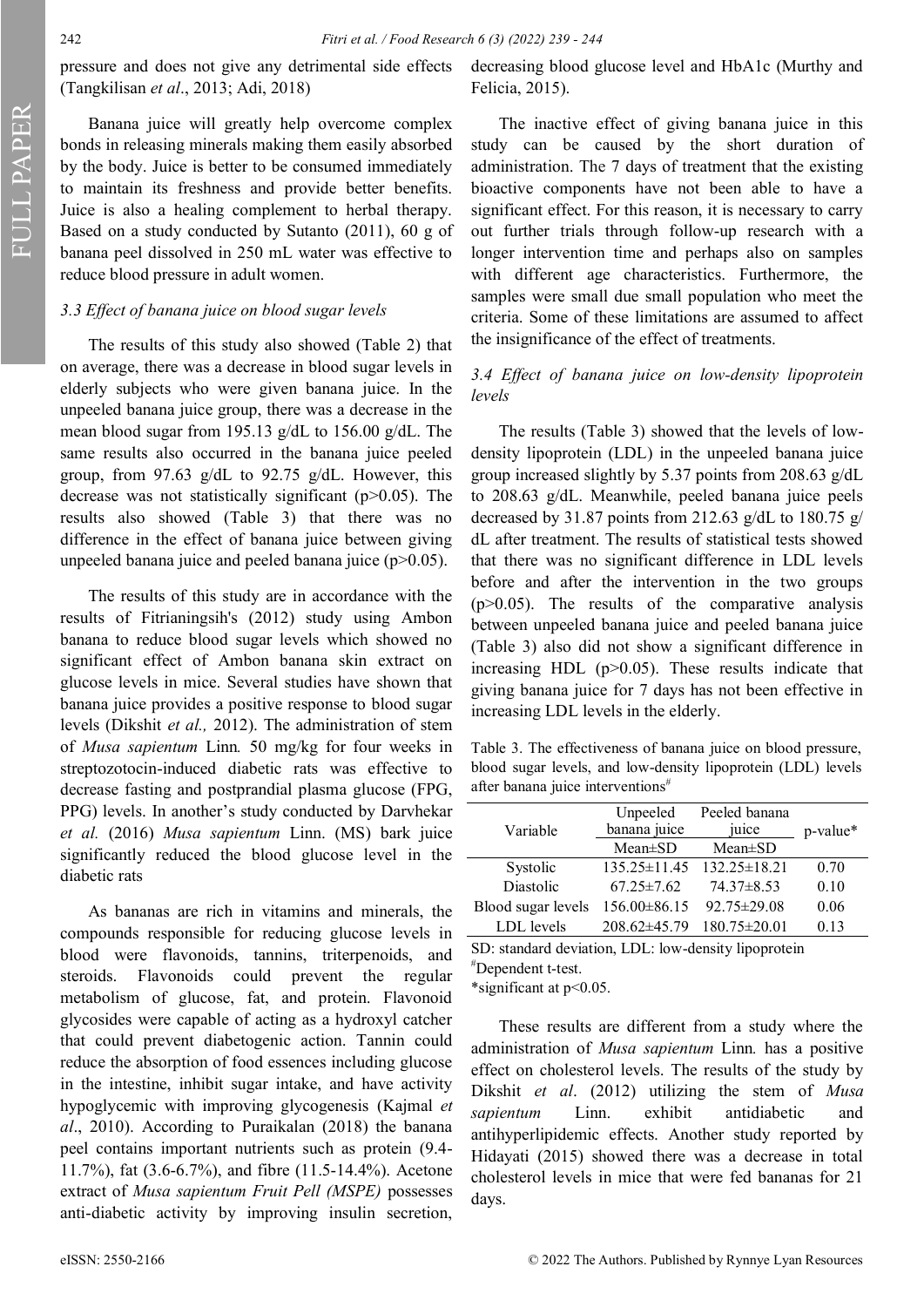There is no significant effect of cholesterol levels decrease in the samples. After some interviews with the samples, the researcher got the information that most menus served in the nursing house are fatty food. In this case, it is assumed that giving banana juice has no significant effect on the sample. This may be due to only 7 days of treatment causing no significant effect. Besides, the age of the sample (who are elderly) could be a factor causing the absence of a significant effect. Mostly, people in advanced age have a decrease in renin levels due to the reduction of nephrons caused by the ageing process. The older a person, the more sensitive the body will be to increase and decrease in sodium levels due to decreased metabolism (Boedhi and Darmojo, 2011).

# **4. Conclusion**

Based on the results of this study, it can be concluded that giving banana juice *Musa acuminata*  Linn. with and without its peel is effective in reducing systolic and diastolic blood pressure in the elderly. However, the treatment does not significantly reduce blood sugar levels and increase low-density lipoprotein levels in the elderly. However, banana juice can be an alternative intervention for the prevention and management of blood pressure, especially in the elderly. It is necessary to do further studies with a longer duration of administration and varying doses of juice to determine the effect of *Musa acuminata* Linn. juice on blood sugar levels and lipid profiles.

# **Conflict of interest**

All authors declare they have no conflict of interest.

## **Acknowledgement**

Thank you to the Aceh Health Polytechnic who has funded the implementation of this research, and thank all enumerators and field supervisors who had participated actively in this research.

# **References**

- Adi, L. (2018). Medicinal Plants and Juices to Overcome Heart Disease, Hypertension, Cholesterol and Stroke. Jakarta, Indonesia: Agromedia Library.
- Anindyah, D.S. and Farmawati, A. (2015). *Musa paradisiaca L.cv* Raja Bandung Prevents Increased Systolic Blood Pressure in Rats Given Acute Stress Test. *International Journal of Public Health Science (IJPHS)*, 4(1), 37-43. https://doi.org/10.11591/ ijphs.v4i1.4709
- Balitbangkes (2018) The Main Report RISKESDAS

2018. Indonesia: Kementrian Kesehatan Republik Indonesia. [In Bahasa Indoneisia].

- Boedhi and Darmojo, R. (2011). Textbook of Geriatrics (Elderly Health Sciences) 4th ed. Jakarta, Indonesia: Balai Penerbit FKUI.
- Chrisanto, E.Y. (2017). The Effectiveness of Ambon Banana Against Lowering Blood Pressure in Patients with Hypertension in the Work Area of Krui Health Center, Pesisir Barat Regency in 2017). *Jurnal Kesehatan Holistik (The Journal of Holistic Healthcare)*, 11(3), 167–174.
- Dalimartha, S.A.F. (2011). Efficacy of Fruit and Vegetables. Jakarta, Indonesia: Penebar Swadaya.
- Darvhekar V., Tripathi A.S., Jyotishi S.G., Mazumder P.M. and Shelke P.G. (2016) Influence of *Musa sapientum* L. on pharmacokinetic of metformin in diabetic gastroparesis. *Chinese Journal of Integrative Medical*, 22, 783-788. https:// doi.org/10.1007/s11655-016-2520-3
- Dikshit, P., Shukla, K., Tyagi, M.K., Garg, P., Gambhir, J.K. and Shukla, R. Antidiabetic and antihyperlipidemic effects of the stem of *Musa sapientum Linn.* in streptozotocin-induced diabetic rats. (2012). *Journal Diabetes*, 4(4), 378-385. https:// doi.org/10.1111/j.1753-0407.2012.00198.x
- Di Palo, K.E. and Barone, N.J. (2020). Hypertension and Heart Failure: Prevention, Targets, and Treatment. *Heart Failure Clinics*, 16(1), 99-106 https:// doi.org/10.1016/j.hfc.2019.09.001
- Dong, C., Hu, H., Hu, Y. and Xie, J. (2016). Metabolism of flavonoids in novel banana germplasm during fruit development. *Frontiers in Plant Science*, 7, 1291. [https://doi.org/10.3389/fpls.2016.01291](about:blank)
- Griep, O.L.M., Stamler, J., Chan, Q., Van Horn, L., Steffen, L.M., Miura, K. and Elliott, P. (2013). Association of raw fruit and fruit juice consumption with blood pressure: the INTERMAP Study. *The American Journal of Clinical Nutrition*, 97(5), 1083– 1091. [https://doi.org/10.3945/ajcn.112.046300](about:blank)
- Juraschek, S.P., Miller, E.R., Weaver, C.M. and Appel, L.J. (2017). Effects of Sodium Reduction and the DASH Diet in Relation to Baseline Blood Pressure. *Journal of the American College of Cardiology*, 70(23), 2841–2848. https:// doi.org/10.1016/j.jacc.2017.10.011
- Kasron. (2012). Heart Disease, Preventive and Treatment. Yogyakarta, Indonesia: Nuha Medika.
- Kumar, K.P.S., Bhowmik, D., Duraivel, S. and Umadevi, M. (2012). *Traditional and Medicinal Uses of Banana*, 1(3), 51–63.
- Rahmawati, E.H. (2013). Grouping Based on Vegetative Morphological Characteristics on Banana